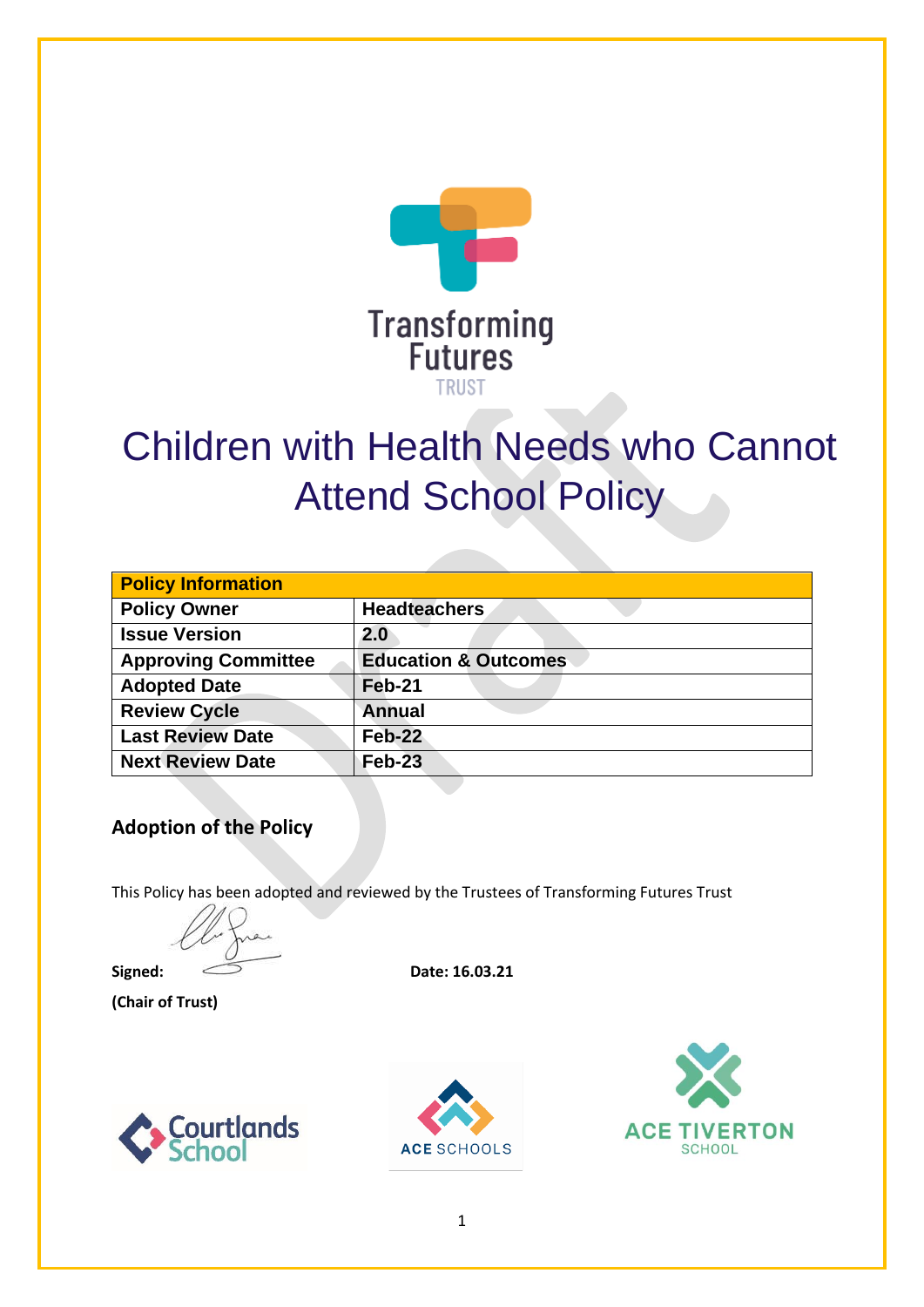#### 1. Introduction

The Trust aims to support the Local Authority and ensure that all children who are unable to attend due to medical needs, and who would not receive suitable education without such provision, continue to have access to as much education as their medical condition allows, to enable them to reach their full potential.

The Trust supports a continuing role in a pupil's education whilst they are not attending and will work with the Local Authority, healthcare partners and families to ensure that all children with health needs receive the right level of support to enable them to maintain links with their education.

## 2. Legal Framework

- This policy has due regard to all relevant legislation and statutory guidance including, but not limited to, the following:
	- o Education Act 1996.
	- o Equality Act 2010.
	- o Data Protection Act 2018.
	- o DfE (2013) 'Ensuring a good education for children who cannot attend academy because of health needs.
	- o DfE (2015) 'Supporting pupils at academy with medical conditions.
- This policy operates in conjunction with the following Trust policies:
	- o Attendance Policy.
	- o Child Protection and Safeguarding Policy.
	- o Data Protection Policy.
	- o Records Management Policy.
	- o Special Educational Needs and Disabilities (SEND) Policy.
	- o Supporting Pupils with Medical Conditions Policy.

#### 3. Definitions

- Children who are unable to attend academy because of their medical needs may include those with:
	- o Physical health issues.
	- o Physical injuries.
	- o Mental health problems, including anxiety issues.
	- o Emotional difficulties or academy refusal.
	- o Progressive conditions.
	- o Terminal illnesses.
	- o Chronic illnesses.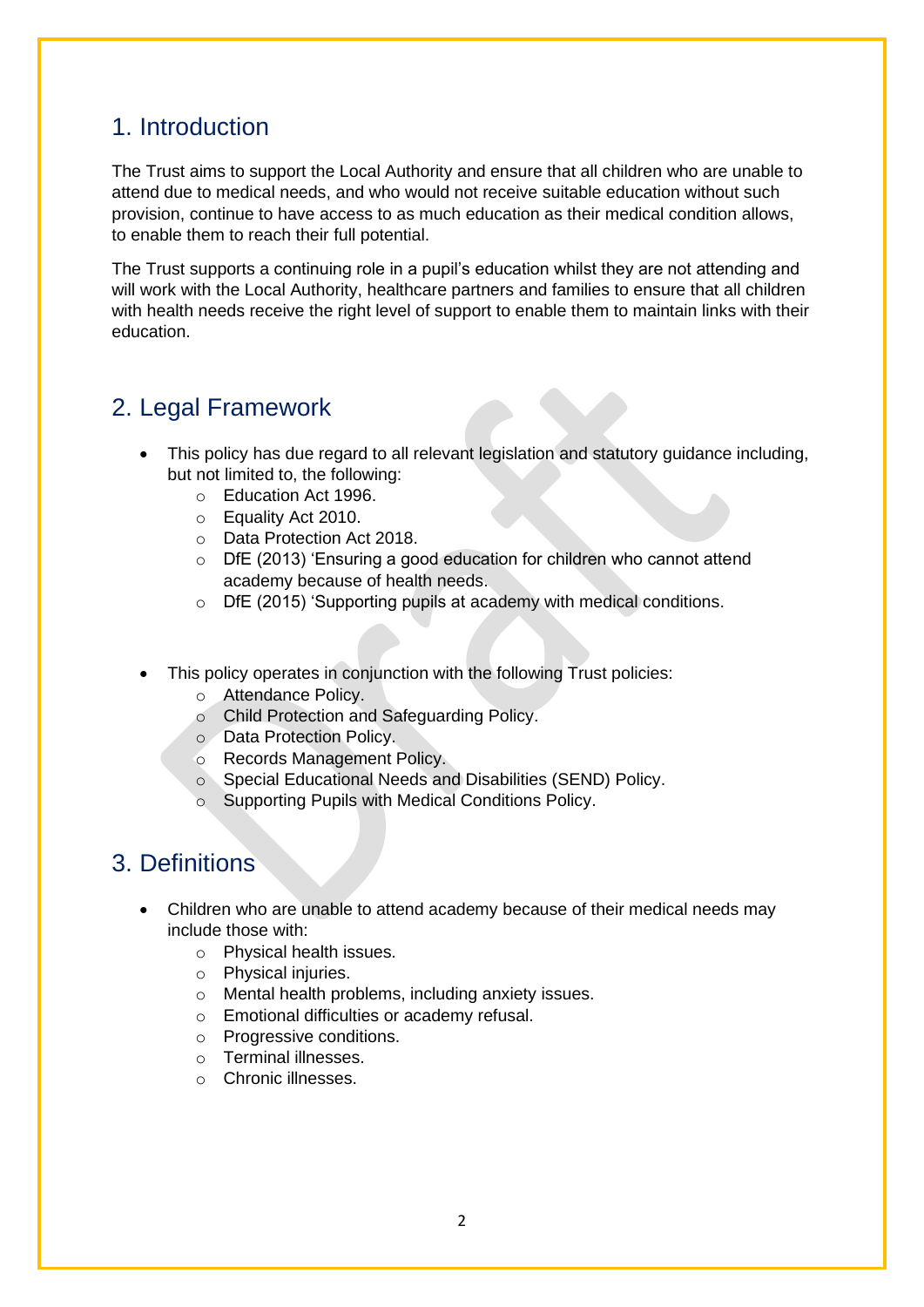# 4. Local Authority (LA) Duties

- The LA must arrange suitable full-time education for children of compulsory academy age who, because of illness, would not receive suitable education without such provision. The Trust has a duty to support the LA in doing so.
- The LA should:
	- o Provide such education as soon as it is clear that a pupil will be away from academy for 15 days or more, whether consecutive or cumulative. They should liaise with the appropriate medical professionals to ensure minimal delay in arranging appropriate provision for the pupil.
	- $\circ$  Ensure the education pupils receive is of good quality, allows them to take appropriate qualifications, prevents them from falling behind their peers in academy, and allows them to reintegrate successfully back into academy as soon as possible.
	- o Address the needs of individual pupils in arranging provision.
	- o Have a named officer responsible for the education of children with additional health needs and ensure parents/carers know who this is.
	- $\circ$  Have a written, publicly accessible policy statement on their arrangements to comply with their legal duty towards children with additional health needs.
	- o Review the provision offered regularly to ensure that it continues to be appropriate for the child and that it is providing suitable education.
	- o Give clear policies on the provision of education for children and young people under and over compulsory academy age.
- The LA should not:
	- o Have processes or policies in place which prevent a child from getting the right type of provision and a good education.
	- o Withhold or reduce the provision, or type of provision, for a child because of how much it will cost.
	- o Have policies based upon the percentage of time a child can attend the academy rather than whether the child is receiving a suitable education during that attendance.
	- $\circ$  Have lists of health conditions which dictate whether or not they will arrange education for children or inflexible policies which result in children going without suitable full-time education (or as much education as their health condition allows them to participate in).

## 5. Roles and Responsibilities

- The Trust Education and Outcomes Committee is responsible for:
	- o Ensuring the Trust complies with statutory guidance.
	- o Be satisfied that the Trust is effectively supporting the pupils.
	- o Approving and reviewing this policy on an annual basis.
- The Local Governance Advisor\* (LGA) provides support and challenge around: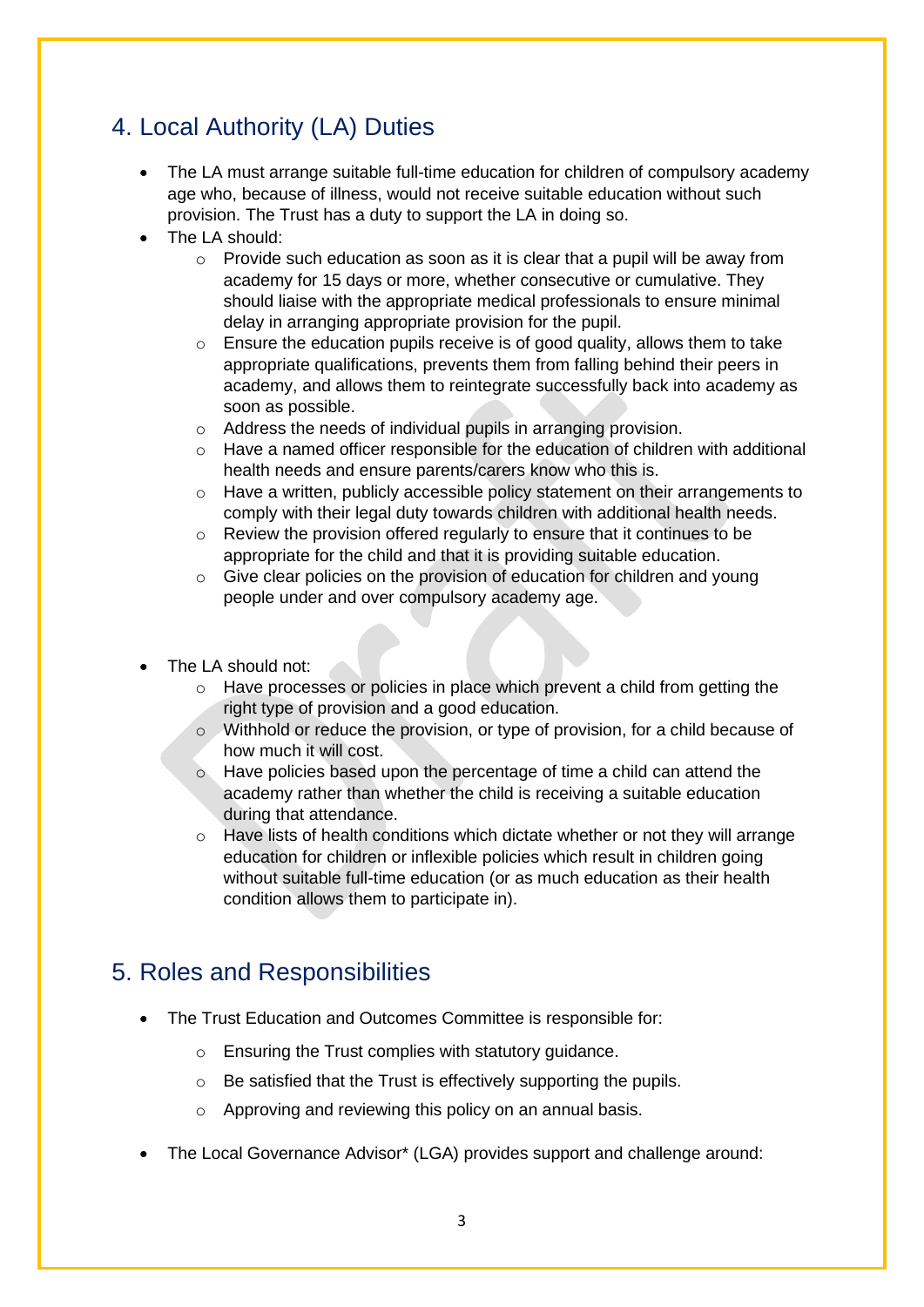- $\circ$  the arrangements for pupils who cannot attend academy because of their medical needs are in place and are effectively implemented.
- $\circ$  termly reviews of the arrangements made for pupils who cannot attend academy due to their medical needs being in place.
- $\circ$  roles and responsibilities of those involved in the arrangements to support the needs of pupils are clear and understood by all.
- o systems are in place for dealing with health emergencies and critical incidents, for both on- and off-site activities.
- $\circ$  Training for staff with responsibility for supporting pupils with health needs is in place.
- The Headteacher is responsible for:
	- $\circ$  Working with the Education and Outcome Committee to ensure compliance with the relevant statutory duties when supporting pupils with health needs.
	- o Working collaboratively with parents/carers and other professionals to develop arrangements to meet the best interests of children.
	- $\circ$  Ensuring the arrangements put in place to meet pupils' health needs are fully understood by all those involved and acted upon.
	- $\circ$  Appointing a named member of staff who is responsible for pupils with healthcare needs and liaises with parents/carers, pupils, the LA, key workers, and others involved in the pupil's care.
	- o Ensuring the support put in place focusses on and meets the needs of individual pupils.
	- $\circ$  Arranging appropriate training for staff with responsibility for supporting pupils with health needs.
	- o Providing teachers who support pupils with health needs with suitable information relating to a pupil's health condition and the possible effect the condition and/or medication taken has on the pupil.
	- o Providing reports to the Local Governance Committee and the Education and Outcomes Committee on the effectiveness of the arrangements in place to meet the health needs of pupils.
	- o Notifying the LA when a pupil is likely to be away from the academy for a significant period due to their health needs.
- Each Academy will have a named member of staff. They are responsible for:
	- $\circ$  Dealing with pupils who are unable to attend academy because of medical needs.
	- o Actively monitoring pupil progress and reintegration into academy.
	- $\circ$  Supplying pupils' education providers with information about the child's capabilities, progress, and outcomes.
	- o Liaising with the Headteacher, education providers and parents/carers to determine pupils' programmes of study whilst they are absent from academy.
	- o Keeping pupils informed about academy events and encouraging communication with their peers.
	- o Providing a link between pupils and their parents/carers, and the LA.

<sup>\*</sup> local governance arrangements are currently under review; therefore this will be updated where necessary once these arrangements have been agreed and approved by the Trust Board.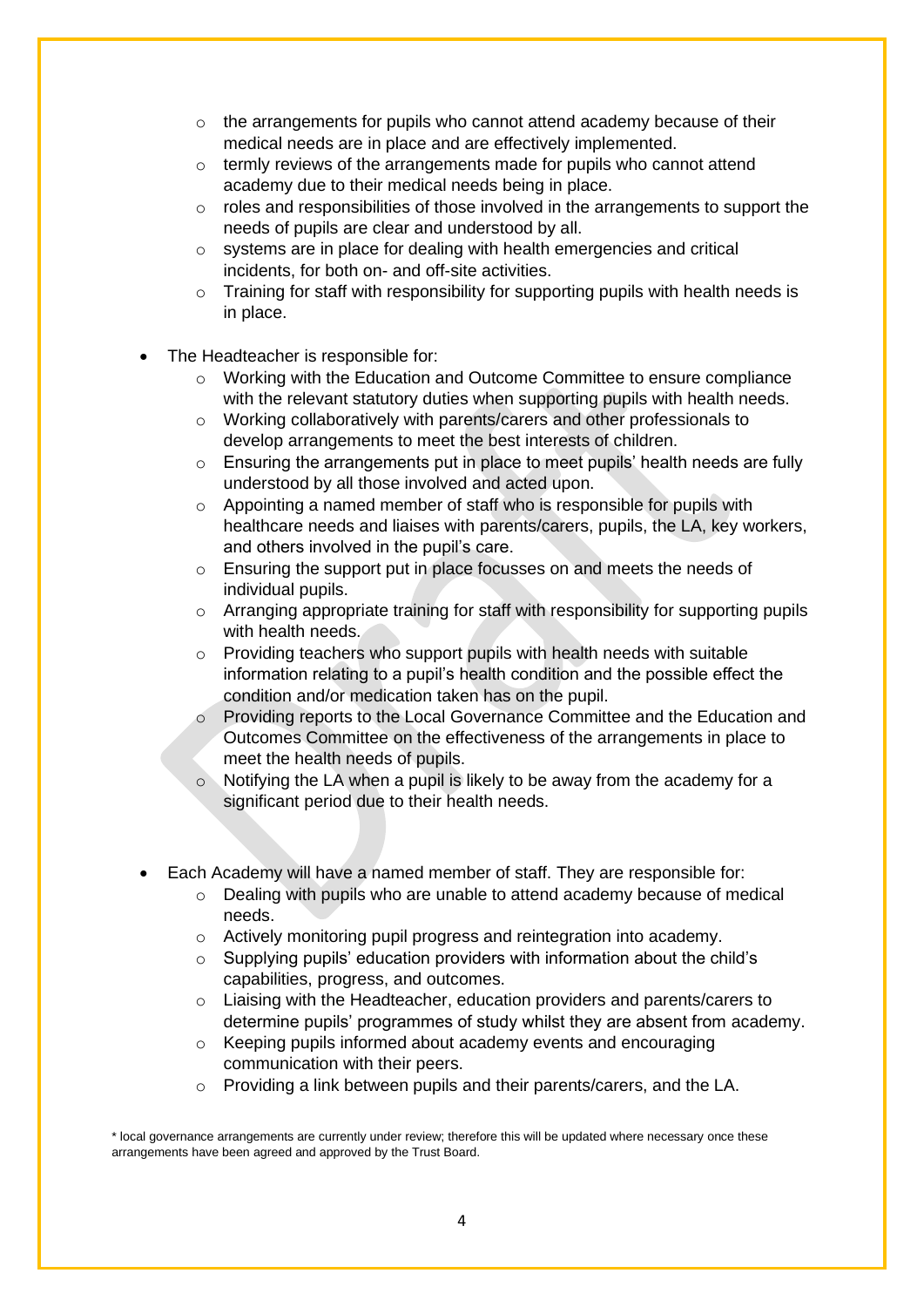- Teachers and support staff are responsible for:
	- o Understanding confidentiality in respect of pupils' health needs.
	- $\circ$  Designing lessons and activities in a way that allows those with health needs to participate fully and ensuring pupils are not excluded from activities that they wish to take part in without a clear evidence-based reason.
	- o Understanding their role in supporting pupils with health needs and ensuring they attend the required training.
	- o Ensuring they are aware of the needs of their pupils through the appropriate and lawful sharing of the individual pupil's health needs.
	- o Ensuring they are aware of the signs, symptoms and triggers of common lifethreatening medical conditions and know what to do in an emergency.
	- o Keeping parents/carers informed of how their child's health needs are affecting them whilst in the academy.
- Parents/Carers are expected to:
	- o Ensure the regular and punctual attendance of their child at the academy where possible.
	- o Work in partnership with the academy to ensure the best possible outcomes for their child.
	- $\circ$  Notify the Academy of the reason for any of their child's absences without delay.
	- $\circ$  Provide the academy with sufficient and up-to-date information about their child's medical needs.
	- o Attend meetings to discuss how support for their child should be planned.

## 6. Support for Pupils

- Where a pupil has a complex or long-term health issue, the Academy will discuss the pupil's needs and how these may be best met with the LA, relevant medical professionals, parents/carers and, where appropriate, the pupil.
- The LA expects the academy to support pupils with health needs to attend full-time education wherever possible, or for the Academy to make reasonable adjustments to pupils' programmes of study where medical evidence supports the need for those adjustments.
- The Academy will make reasonable adjustments under pupils' individual healthcare plans (IHCPs), in accordance with the Supporting Pupils with Medical Conditions Policy.
- Pupils admitted to hospital will receive education as determined appropriate by the medical professionals and hospital tuition team at the hospital concerned.

## 7. Reintegration

- When a pupil is considered well enough to return, the Academy will develop a tailored reintegration plan in collaboration with the LA.
- The Academy will work with the LA when reintegration into academy is anticipated to plan for consistent provision during and after the period of education outside academy.
- The Academy will consider whether any reasonable adjustments need to be made to provide suitable access to the Academy and the curriculum for the pupil.